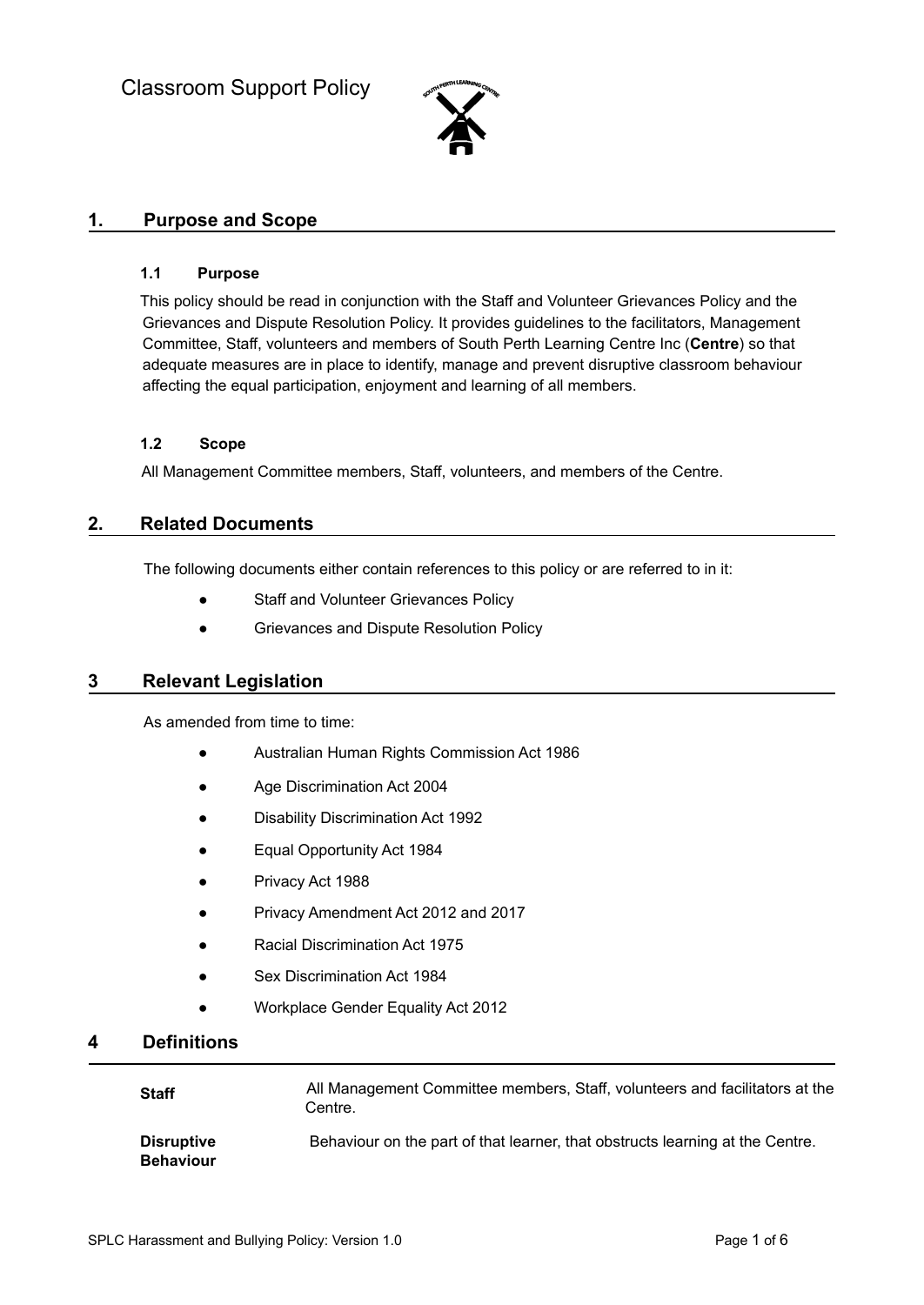

# **5 Background**

#### **5.1 Disruptive behaviour is not acceptable**

It is against our policy as it denies other participants their right to a positive learning and social experience.

#### **5.2. Unintended consequences**

Disruptive behaviour, repeatedly demonstrated may not be intended to offend or harm but may indicate personal issues affecting the learner's ability to participate positively in class, causing other participants to be uncomfortable and unable to enjoy their learning experience.

# **6 Policy**

#### **6.1 Approach to disruptive behaviour**

Such behaviour will be identified and reported by the facilitator and /or a participant.

## **6.2 Legal responsibility**

We have a legal responsibility to ensure the wellbeing of all participants while providing a safe working and learning environment.

#### **6.3 Operational Responsibility**

The facilitator has day-to-day responsibility for implementing this policy; identifying the issue, discussing with the participant, informing the coordinator, monitoring and referring the situation to the coordinator if required. The coordinator will offer support to the facilitator, if required.

#### **6.4 Approach to complaints**

The centre will offer the participant and facilitator a safe environment to discuss any issues in a sympathetic, fair and confidential manner. The centre may suggest appropriate organisations which could offer assistance to the participant deal with personal issues.

# **7 General Guidelines**

If the disruptive behaviour occurs, and the issue is not able to be self-managed as outlined in 8.1 below, the following procedure has been written for making and dealing with complaints related to this issue.

The facilitator and coordinator are responsible for the prompt, impartial, serious and sensitive implementation and ongoing review of this procedure.

If the matter cannot be resolved and the participant continues the disruptive behaviours, the participant may be referred to the harassment policy.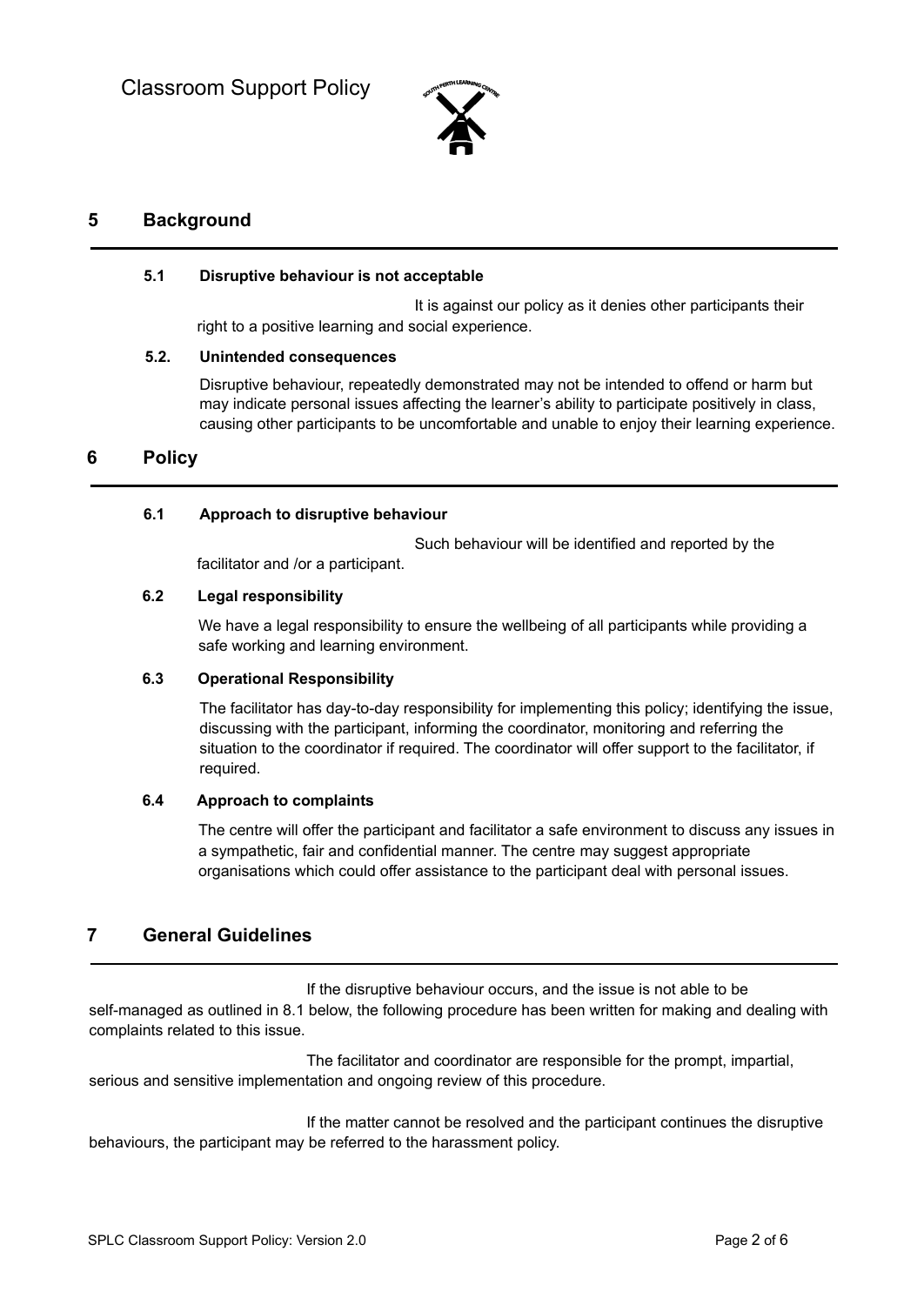

| <b>Response</b>                         | <b>Measure</b>                                                                                                                                                                                                                                                                                                                                                                                                                             |  |  |
|-----------------------------------------|--------------------------------------------------------------------------------------------------------------------------------------------------------------------------------------------------------------------------------------------------------------------------------------------------------------------------------------------------------------------------------------------------------------------------------------------|--|--|
| <b>Act promptly</b>                     | Issues should be responded to as soon as possible. Relevant parties should be<br>advised of how long it will likely take to respond to the allegation and should be<br>kept informed of the progress to provide reassurance the allegation has not been<br>forgotten or ignored.                                                                                                                                                           |  |  |
| <b>Treat all</b><br>matters fairly      | All issues should be treated fairly and assessed on their merits and facts.                                                                                                                                                                                                                                                                                                                                                                |  |  |
| <b>Maintain</b><br>confidentiality      | The confidentiality of all parties involved should be maintained. Details of the<br>matter should only be known by those directly concerned.                                                                                                                                                                                                                                                                                               |  |  |
| <b>Ensure</b><br>procedural<br>fairness | The person who is alleged to have shown disruptive behaviour should be treated<br>as innocent unless the observations are corroborated. These behavioural<br>observations must be put to the person displaying them and they must be given a<br>chance to explain his or her version of events.                                                                                                                                            |  |  |
|                                         | The opportunity to have decisions reviewed i.e., the right to appeal, should be<br>explained to all parties.                                                                                                                                                                                                                                                                                                                               |  |  |
| <b>Be neutral</b>                       | Impartiality towards everyone involved is critical. This includes the way people are<br>treated throughout the process. The person responding to the report should not<br>have been directly involved and they should also avoid personal or professional<br>bias.                                                                                                                                                                         |  |  |
| <b>Support all</b><br>parties           | Once a report has been made, the parties involved should be told what support is<br>available, for example referral to support organisations, and allowed a support<br>person to be present at interviews or meetings.                                                                                                                                                                                                                     |  |  |
| Communicate<br>process and<br>outcomes  | All parties should be informed of the process, how long it will take and what they<br>can expect will happen during and at the end of the process. Should the process<br>be delayed for any reason, all parties should be made aware of the delay and<br>advised when the process is expected to resume. Finally, reasons for actions that<br>have been taken and, in some circumstances, not taken should be explained to<br>the parties. |  |  |
| Keep records                            | The following should be recorded:                                                                                                                                                                                                                                                                                                                                                                                                          |  |  |
|                                         | the person who made the report<br>when the report was made                                                                                                                                                                                                                                                                                                                                                                                 |  |  |
|                                         | to whom the report was made                                                                                                                                                                                                                                                                                                                                                                                                                |  |  |
|                                         | the details of the issue reported                                                                                                                                                                                                                                                                                                                                                                                                          |  |  |
|                                         | action taken to respond to the issue<br>any further action required – what, when and by whom.                                                                                                                                                                                                                                                                                                                                              |  |  |
|                                         | Records should also be made of conversations, meetings and interviews detailing<br>who was present and the agreed outcomes.                                                                                                                                                                                                                                                                                                                |  |  |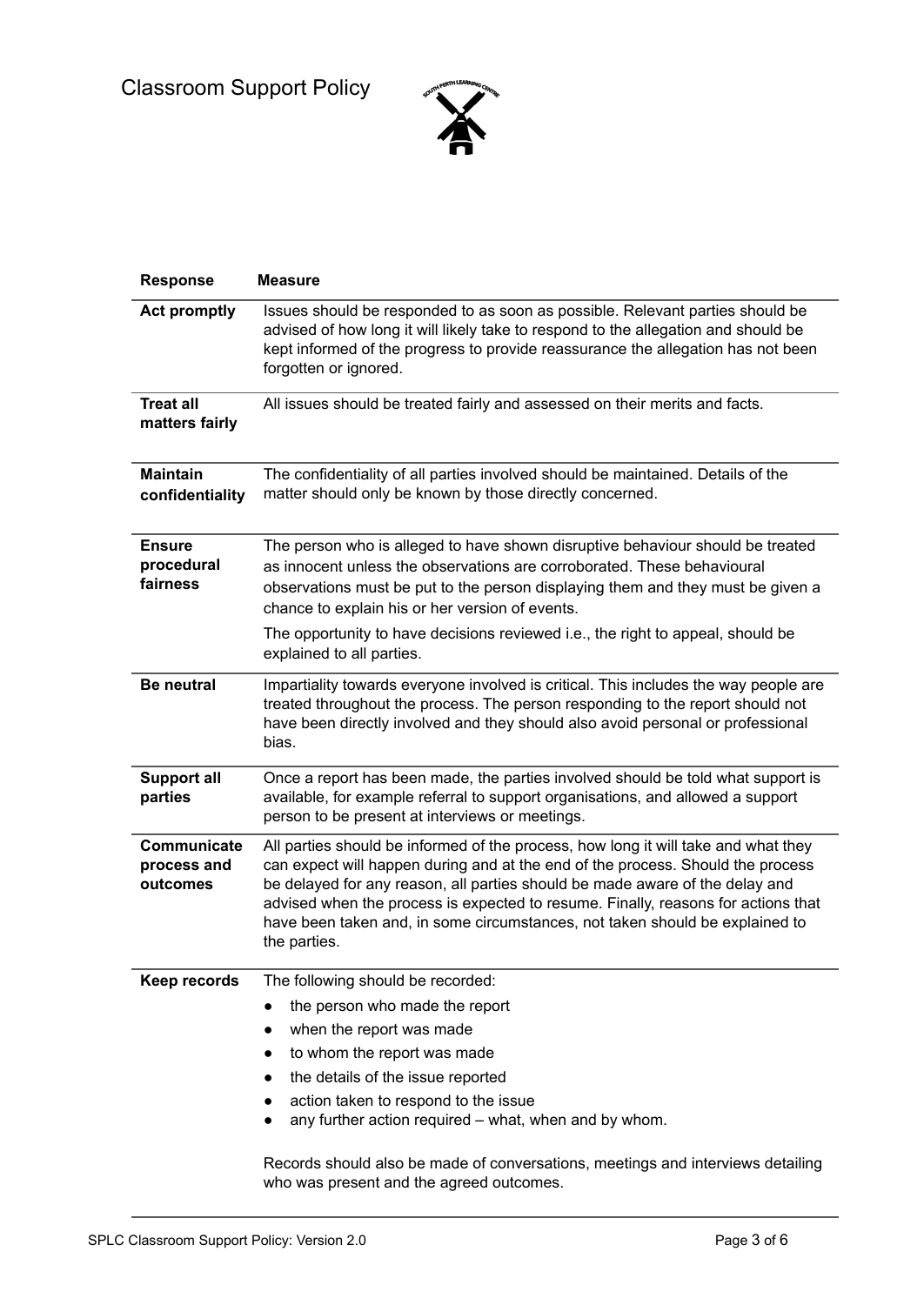

# **8 Procedures**

#### **8.1 Self-management of the situation**

A facilitator may choose to resolve the issues by self-managing the situation. This usually involves telling the other person the unreasonable behaviour is not welcome and asking for it to stop.

#### **8.2 Seek assistance**

If a facilitator does not feel safe or confident with approaching the other person, they can seek the assistance of the coordinator and Chair of the Management Committee.

Assistance will also be provided is the participants if

requested.

#### **8.3 Responding to Disruptive Behaviours**

Facilitators are encouraged to consider each of these

options:

**Step 1:** Once behaviour has been observed and deemed to be repetitively disruptive, the facilitator can approach the participant privately and discuss the issue, giving examples and listening for reasons for the behaviour.

**Step 2**: If the behaviour does not cease, it may be appropriate for him/her to ask the coordinator to assist and intervene.

**Step 3**: Formal Complaint – If the issue cannot be resolved and the participant continues to attend and disrupt classes, the matter will be dealt with under the harassment policy and procedures.

At all times, the Management Committee will be kept

informed of developments.

No action will be taken without the knowledge or consent of the person making the complaint.

#### **8.4 Support for all those involved**

At all stages of this procedure the participant involved can be supported by the person of his/her choice.

While the Centre would prefer to deal with the complaint internally in the first instance, and is committed to doing so efficiently and sensitively, Staff have the right, at any stage of the procedure, to contact:

- the Equal Opportunity Commission
- the Federal Human Rights and Equal Opportunity Commission or
- the Australian Industrial Relations Commission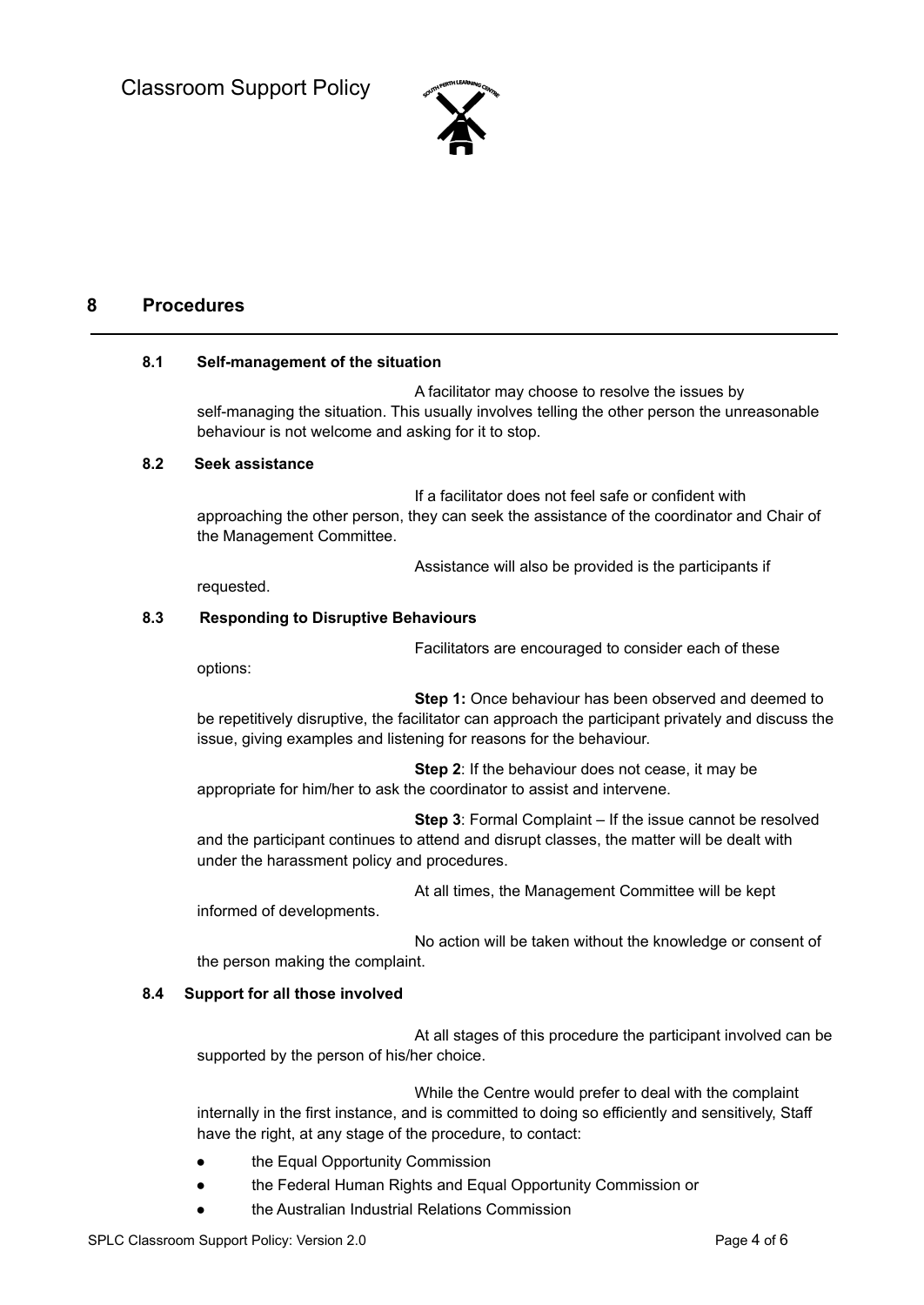Classroom Support Policy



## **8.5 Resolution of Complaints**

| <b>Agreement</b>                                 | Many complaints can be settled by agreement between the people involved.                                                                                                                                                                                                                                                                                                                                                             |  |  |
|--------------------------------------------------|--------------------------------------------------------------------------------------------------------------------------------------------------------------------------------------------------------------------------------------------------------------------------------------------------------------------------------------------------------------------------------------------------------------------------------------|--|--|
| Not enough<br>evidence to act                    | If there is not enough evidence to decide whether or not the matter(s) alleged<br>happened, no disciplinary action will be taken. Instead, the decision may be to<br>keep a closer watch on the people involved, consider wider Staff education or<br>training on the particular policy or standard involved.                                                                                                                        |  |  |
| <b>Documentation</b>                             | Confidential records will be kept on discussions, procedures and outcomes.                                                                                                                                                                                                                                                                                                                                                           |  |  |
| <b>Disciplinary</b><br>action                    | The issue cannot be resolved to the satisfaction of the facilitator, participant and<br>facilitator, the participant's enrolment may be suspended for a period or<br>terminated, as determined by the Management Committee.                                                                                                                                                                                                          |  |  |
| Level of<br><b>Disciplinary</b><br><b>Action</b> | The level of discipline will depend on the seriousness of the behaviour, whether<br>it was done intentionally or maliciously, if there have been previous official<br>warnings about this type of breach given to the person/people involved,<br>whether there are any circumstances (known as mitigating circumstances) that<br>mean disciplinary action should not be taken or serious disciplinary action<br>should not be taken. |  |  |
| Range of<br><b>Disciplinary</b><br><b>Action</b> | Discipline could involve one or more of the following: a written apology,<br>counselling, an official warning or membership and enrolment suspended or<br>terminated.                                                                                                                                                                                                                                                                |  |  |

#### **8.6 Appeals**

The person who handles an appeal will be more senior in the organisation than the person who first handled the complaint, for example the Chair. They will generally rehear the complaint. This means they may go through the same steps as the person who originally handled the complaint. They may also decide to interview more witnesses if they think those extra witnesses will be able to help.

## **8.7 Result of an Appeal**

The person who handles the appeal may confirm the original decision or overturn it. If they believe the original complaint handler mishandled the complaint in a way that breaches this complaint procedure, they may recommend disciplinary action against that person.